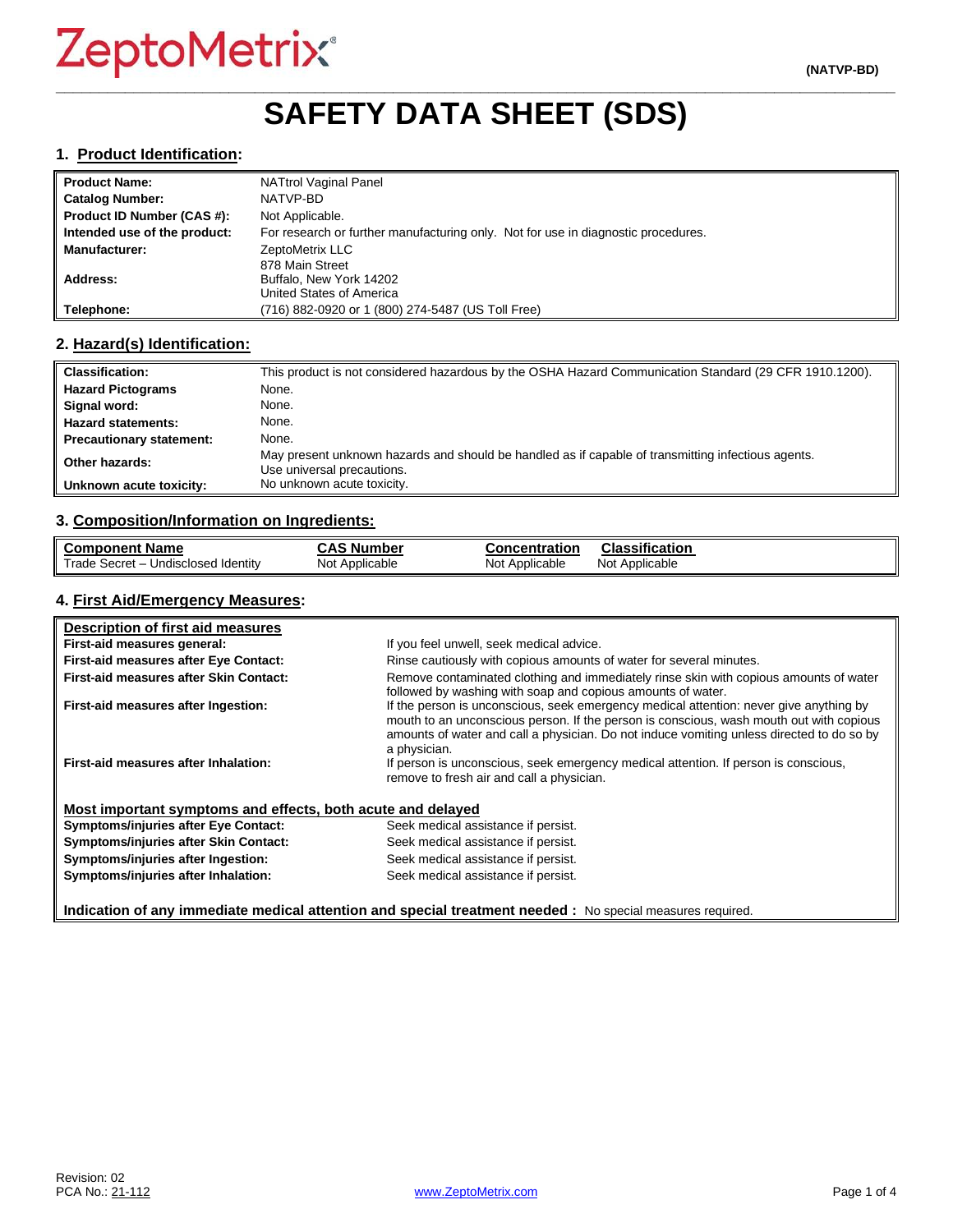## **5. Fire and Explosion Measures:**

| <b>Extinguishing Media</b>                            |                                                                                                                                            |
|-------------------------------------------------------|--------------------------------------------------------------------------------------------------------------------------------------------|
| Suitable extinguishing media:                         | Use an extinguishing agent suitable for the surrounding area.                                                                              |
| Unsuitable extinguishing media:                       | Use an extinguishing agent suitable for the surrounding area.                                                                              |
|                                                       |                                                                                                                                            |
| Special hazards arising from the substance or mixture |                                                                                                                                            |
| Fire hazard:                                          | No known hazards.                                                                                                                          |
| <b>Explosion hazard:</b>                              | No known hazards.                                                                                                                          |
| <b>Reactivity:</b>                                    | No known hazards.                                                                                                                          |
|                                                       |                                                                                                                                            |
| <b>Advice for firefighters</b>                        |                                                                                                                                            |
| <b>Firefighting instructions:</b>                     | Exercise caution when fighting a fire.                                                                                                     |
| Protection during firefighting:                       | Firefighters should wear protective gear. Do not enter fire area without proper protective<br>equipment, including respiratory protection. |

**\_\_\_\_\_\_\_\_\_\_\_\_\_\_\_\_\_\_\_\_\_\_\_\_\_\_\_\_\_\_\_\_\_\_\_\_\_\_\_\_\_\_\_\_\_\_\_\_\_\_\_\_\_\_\_\_\_\_\_\_\_\_\_\_\_\_\_\_\_\_\_\_\_\_\_\_\_\_\_\_\_\_\_\_\_\_\_\_\_\_\_\_\_\_\_\_\_**

## **6. Accidental Release Measures:**

| Personal precautions, protective equipment and emergency procedures |                                                                                  |  |
|---------------------------------------------------------------------|----------------------------------------------------------------------------------|--|
| General measures:                                                   | Use appropriate personal protective equipment (PPE) and appropriate laboratory   |  |
|                                                                     | procedures.                                                                      |  |
|                                                                     |                                                                                  |  |
| For non-emergency personnel                                         |                                                                                  |  |
| <b>Protective equipment:</b>                                        | Use appropriate personal protective equipment (PPE).                             |  |
| <b>Emergency procedures:</b>                                        | Use appropriate emergency laboratory procedures.                                 |  |
|                                                                     |                                                                                  |  |
| For emergency responders                                            |                                                                                  |  |
| <b>Protective equipment:</b>                                        | Use appropriate personal protective equipment (PPE).                             |  |
| <b>Emergency procedures:</b>                                        | Use appropriate emergency procedures.                                            |  |
|                                                                     |                                                                                  |  |
| Methods and material for containment and cleaning up                |                                                                                  |  |
| For containment:                                                    | Contain material in accordance to State and Federal regulations.                 |  |
| Methods for cleaning up:                                            | Follow and dispose of material in accordance to State and Federal waste disposal |  |
|                                                                     | regulations.                                                                     |  |
|                                                                     |                                                                                  |  |

## **7. Handling and Storage:**

| Precautions for safe handling: | Handle in accordance with good laboratory practices and safety procedures. |
|--------------------------------|----------------------------------------------------------------------------|
| <b>Storage conditions:</b>     | Store in a dry and cool place. Keep container closed when not in use.      |
| Incompatible products:         | No Data Available.                                                         |
| Incompatible materials:        | No Data Available.                                                         |
| Storage:                       | Recommended storage temperature 2-8 degrees Celsius.                       |

## **8. Exposure Controls and Personal Protection:**

| Appropriate engineering controls:     | Use universal precautions. Product may present unknown biohazard.                        |
|---------------------------------------|------------------------------------------------------------------------------------------|
| <b>Personal Protective Equipment:</b> | Use laboratory coat, protective gloves, safety glasses and suitable protective clothing. |
| Pictograms:                           |                                                                                          |
| <b>Eye/Face protection:</b>           | Wear in accordance with good laboratory practices and safety procedures.                 |
| Skin and body protection:             | Wear in accordance with good laboratory practices and safety procedures.                 |
| <b>Respiratory protection:</b>        | Wear in accordance with good laboratory practices and safety procedures.                 |
| Hand protection:                      | Wear in accordance with good laboratory practices and safety procedures.                 |
| <b>Mechanical protection:</b>         | Wear in accordance with good laboratory practices and safety procedures.                 |
| Special work practices:               | Follow purchaser's safety program.                                                       |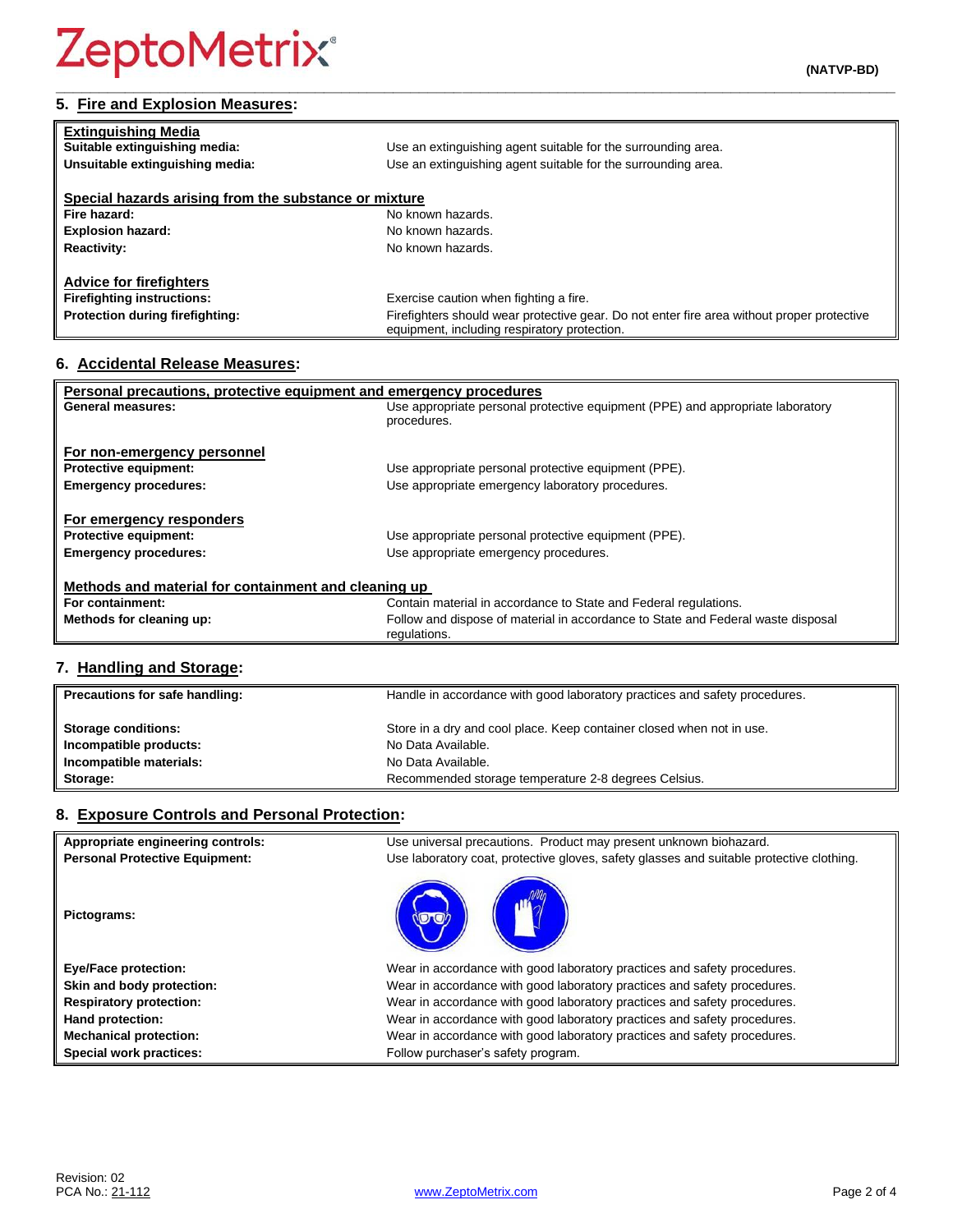#### **\_\_\_\_\_\_\_\_\_\_\_\_\_\_\_\_\_\_\_\_\_\_\_\_\_\_\_\_\_\_\_\_\_\_\_\_\_\_\_\_\_\_\_\_\_\_\_\_\_\_\_\_\_\_\_\_\_\_\_\_\_\_\_\_\_\_\_\_\_\_\_\_\_\_\_\_\_\_\_\_\_\_\_\_\_\_\_\_\_\_\_\_\_\_\_\_\_ 9. Physical and Chemical Properties:**

| <b>Physical State:</b>                        | Liquid at room temperature. |
|-----------------------------------------------|-----------------------------|
| Appearance/color:                             | Clear, pale amber solution. |
| Odor:                                         | No Data Available.          |
| Odor threshold:                               | No Data Available.          |
| pH:                                           | No Data Available.          |
| Melting point/freezing point:                 | No Data Available.          |
| <b>Boiling point:</b>                         | No Data Available.          |
| Flash point:                                  | No Data Available.          |
| <b>Evaporation rate:</b>                      | No Data Available.          |
| <b>Flammability:</b>                          | No Data Available.          |
| Upper/lower flammability or explosive limits: | No Data Available.          |
| Vapor pressure:                               | No Data Available.          |
| Vapor density:                                | No Data Available.          |
| <b>Relative density:</b>                      | No Data Available.          |
| Solubility(ies):                              | No Data Available.          |
| <b>Partition coefficient:</b>                 | No Data Available.          |
| Auto-ignition temperature:                    | No Data Available.          |
| Decomposition temperature:                    | No Data Available.          |
| Viscosity:                                    | No Data Available.          |
| <b>Other information:</b>                     | No Data Available.          |

## **10. Stability and Reactivity:**

| <b>Reactivity:</b>                  | No Data Available.                                                                                      |
|-------------------------------------|---------------------------------------------------------------------------------------------------------|
| <b>Chemical stability:</b>          | The product is stable.                                                                                  |
| Possibility of hazardous reactions: | Under normal conditions of storage and use, hazardous reactions will not occur.                         |
| <b>Conditions to avoid:</b>         | No Data Available.                                                                                      |
| Incompatible materials:             | No Data Available.                                                                                      |
| Hazardous decomposition products:   | Under normal conditions of storage and use, hazardous decomposition products should<br>not be produced. |

## **11. Toxicological Information:**

| <b>Skin corrosion/irritation:</b>                   | No Data Available. |
|-----------------------------------------------------|--------------------|
| Eye damage/irritation:                              | No Data Available. |
| <b>Respiratory damage/irritation:</b>               | No Data Available. |
| Ingestion damage/irritation:                        | No Data Available. |
| Specific target organ toxicity (single exposure):   | No Data Available. |
| Specific target organ toxicity (repeated exposure): | No Data Available. |
| <b>Numerical measure of toxicity:</b>               | No Data Available. |
| Symptoms/injuries after skin contact:               | No Data Available. |
| Symptoms/injuries after eye contact:                | No Data Available. |
| Symptoms/injuries after inhalation:                 | No Data Available. |
| Symptoms/injuries after ingestion:                  | No Data Available. |

## **12. Ecological Information:**

| <b>Ecotoxicity:</b>               | No Data Available. |
|-----------------------------------|--------------------|
| Persistence and degradability:    | No Data Available. |
| <b>Bioaccumulative potential:</b> | No Data Available. |
| Mobility in soil:                 | No Data Available. |
| Other adverse effects:            | No Data Available. |

## **13. Disposal Information:**

| <b>Wast</b>                     |                                                                                                              |
|---------------------------------|--------------------------------------------------------------------------------------------------------------|
| dations.<br>aisposar :<br>recon | n accordance to local. State and Federal waste disposal r<br><sup>1</sup> regulations.<br>. of material in : |